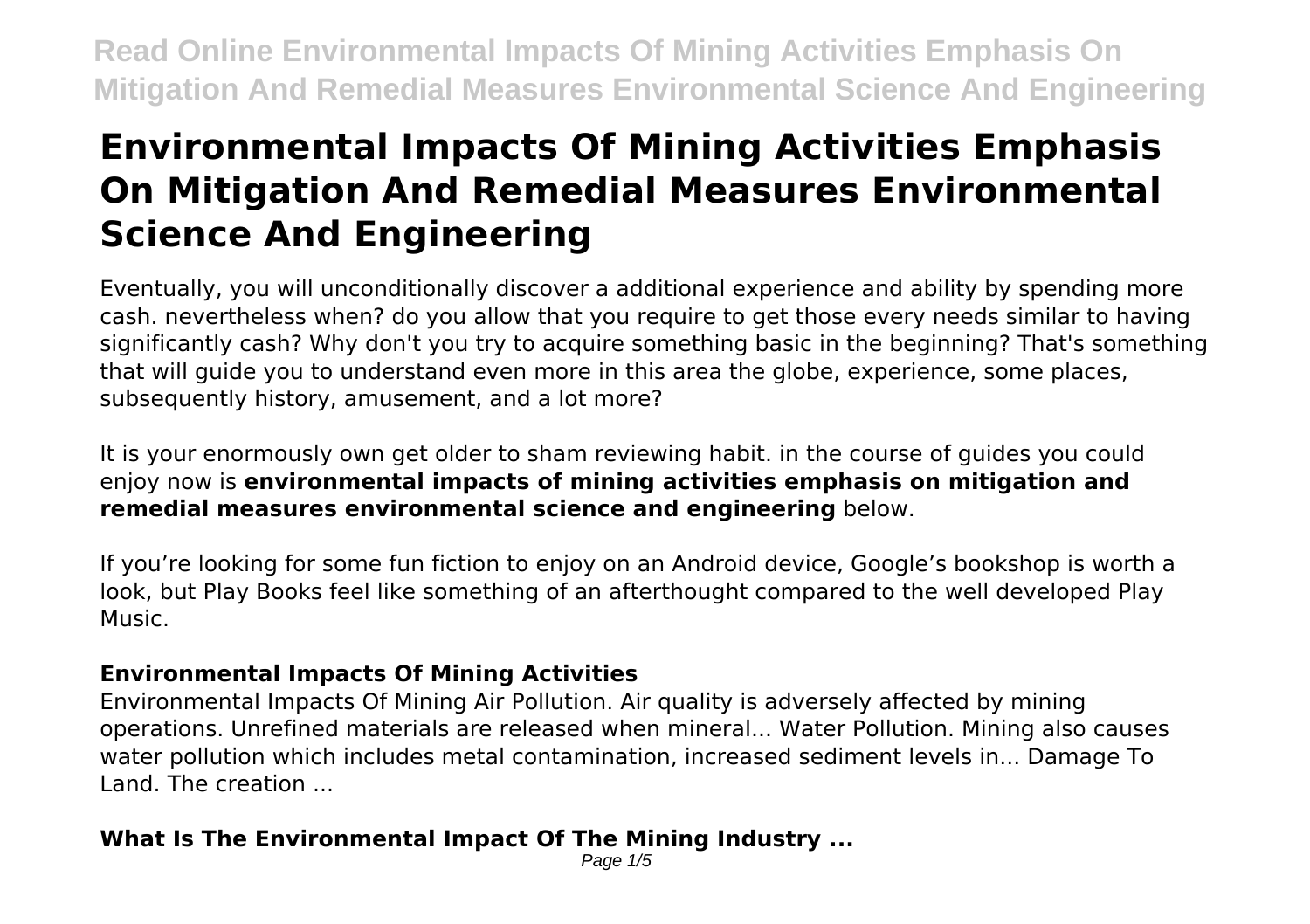Environmental impacts of mining can occur at local, regional, and global scales through direct and indirect mining practices. Impacts can result in erosion, sinkholes, loss of biodiversity, or the contamination of soil, groundwater, and surface water by the chemicals emitted from mining processes. These processes also have an impact on the atmosphere from the emissions of carbon which have ...

#### **Environmental impact of mining - Wikipedia**

Since the mining industry is still expanding, comprehensive information on the effects of mining activities on the environment is needed. This book provides information on biological and physicochemi

### **Environmental Impacts of Mining Activities | SpringerLink**

In Prestea, one of the mining communities in Ghana, increased mining activities have resulted in disproportionate contamination of major water bodies leading to loss of aquatic organisms, destruction of the biodiversity, removal of vegetation, depletion of soil resources and loss of farmland.

### **Environmental Impacts of Mining: A Study of Mining ...**

This will require excavators, transporters, loaders, conveyor belts etc., resulting into various environmental problems. Environmental impacts of mining operation at individual site may be local phenomena, but numerous mining sites clustered at a particular area may eventually led to environmental problems of larger magnitude.

## **Environmental Impacts By Mining Activities Environmental ...**

Yet large scale mining has resulted in significant social and environmental problems. The future of mining must focus on the triple bottom line — profits, people, and the planet — and not merely be a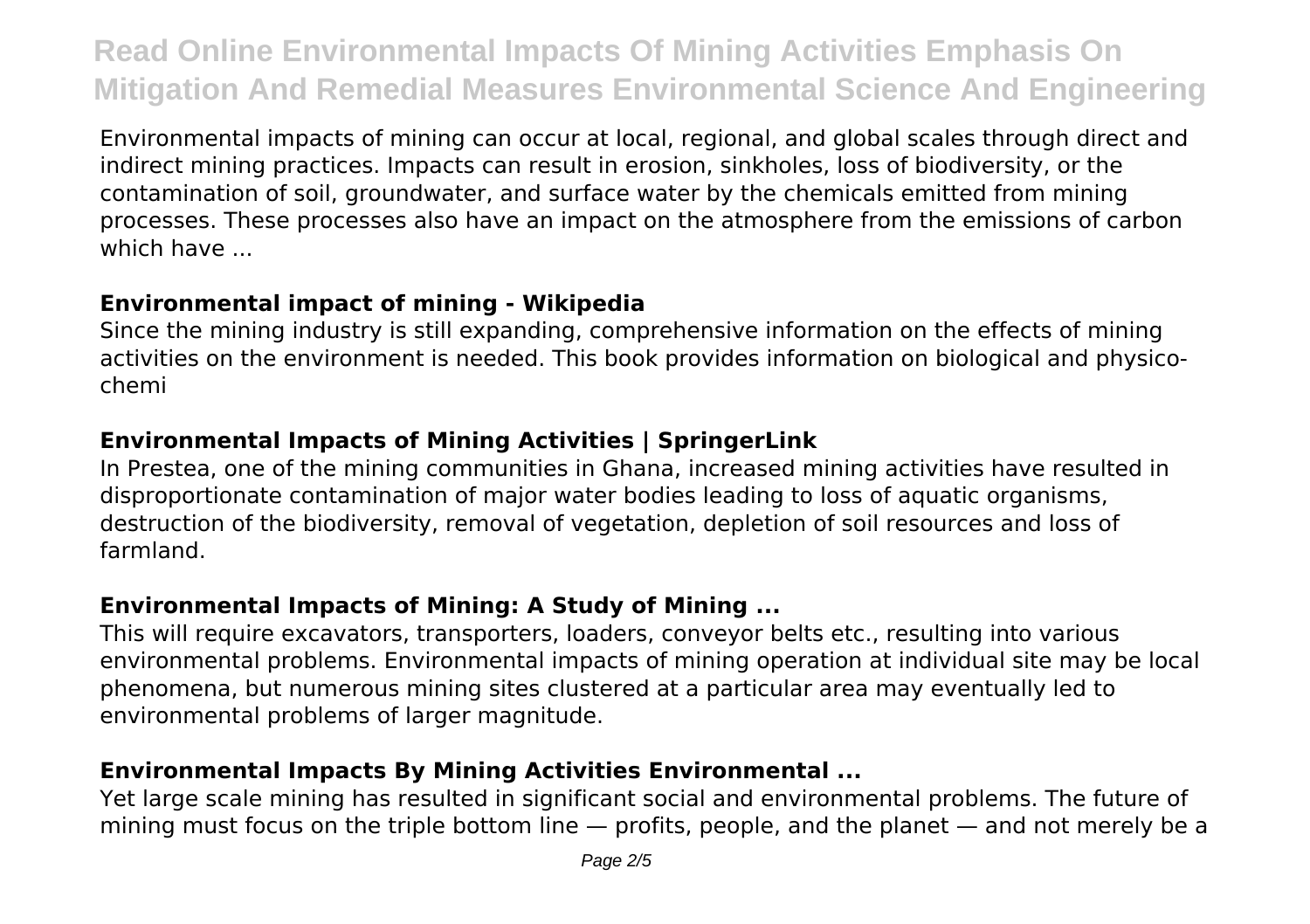profit seeking activity. Mining activities have major impacts on 11 of the UN's 17 Sustainable Development Goals (SDGs).

#### **Opinion | Sustainable mining: its social and environmental ...**

impact of mining on the environment The impact of mining is leading to the major issues, like athreat to the entire environment and also damaging the health of all life on Earth. Mining procedures generally require a larger and vast area of land.

#### **Impact of Mining On The Environment**

The major potential environmental impacts associated with mining and associated mineral processing operations are related to erosion-prone landscapes, soil and water quality, and air quality.

#### **Can we mitigate environmental impacts from mining ...**

Impacts of strip mining: Strip mining destroys landscapes, forests and wildlife habitats at the site of the mine when trees, plants, and topsoil are cleared from the mining area. This in turn leads to soil erosion and destruction of agricultural land. When rain washes the loosened top soil into streams, sediments pollute waterways.

#### **Effects Of Mining on the Environment and Human Health**

findings from the study showed that mining activities, especially that resulting from illegal smallscale mining. (popularly known as 'galamsey') deplete environmental resources such as water, soil, the landscape, vegetation, the. ecosystem, among others.

#### **Environmental Impacts of Mining: A Study of Mining ...**

Mining can leak pollutants into the environment that may lead to water contamination. At the most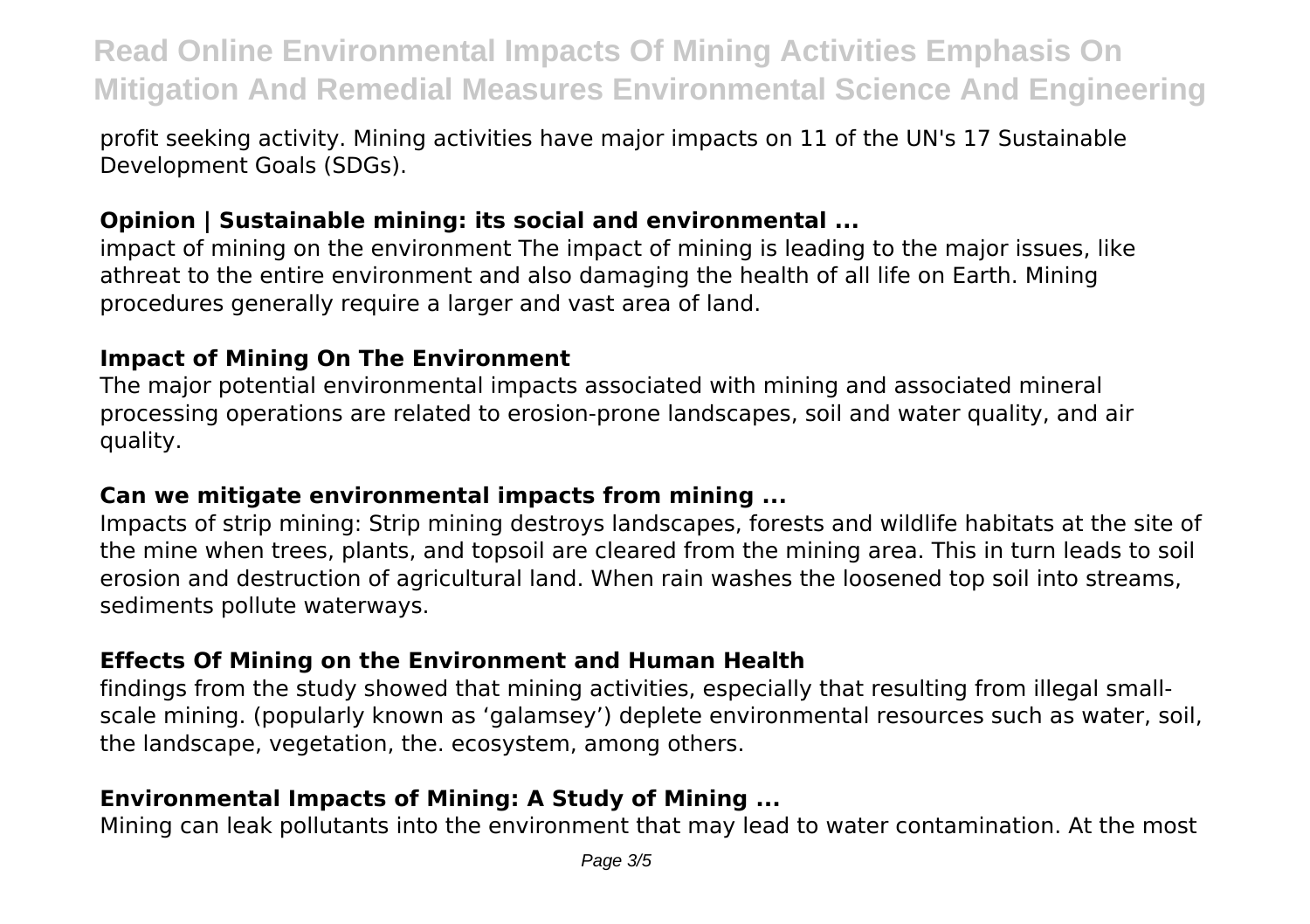basic level, mining requires clearing of trees that hold soil in place. The process can disturb the ground and wash the soil into waterways.

#### **Effects of Mining on the Environment and Wildlife**

Impacts on water quality and quantity are among the most contentious aspects of mining projects. Evidence of the negative environmental impacts of past mining activity causes local and downstream populations to worry those new mining activities will adversely affect their water supply.

#### **Environmental And Social Impacts Of Mining Environmental ...**

Environmental Impacts of Mining Activities: Emphasis on Mitigation and Remedial Measures (Environmental Science and Engineering) Softcover reprint of the original 1st ed. 1999 Edition by José M. Azcue (Author)

#### **Environmental Impacts of Mining Activities: Emphasis on ...**

All major mining activities, particularly opencast coal mining,directly or indirectly contribute to the problem of air pollution.Therefore, air quality assessment and prediction arerequired to ...

### **(PDF) Environmental and social impacts of mining and their ...**

The findings from the study showed that mining activities, especially that resulting from illegal small-scale mining (popularly known as 'galamsey') deplete environmental resources such as ...

### **(PDF) Environmental Impacts of Mining: A Study of Mining ...**

Most research assessing the impacts of mining and environmental baseline survey work has focused on the seafloor. However, large amounts of mud and dissolved chemicals are released during mining...